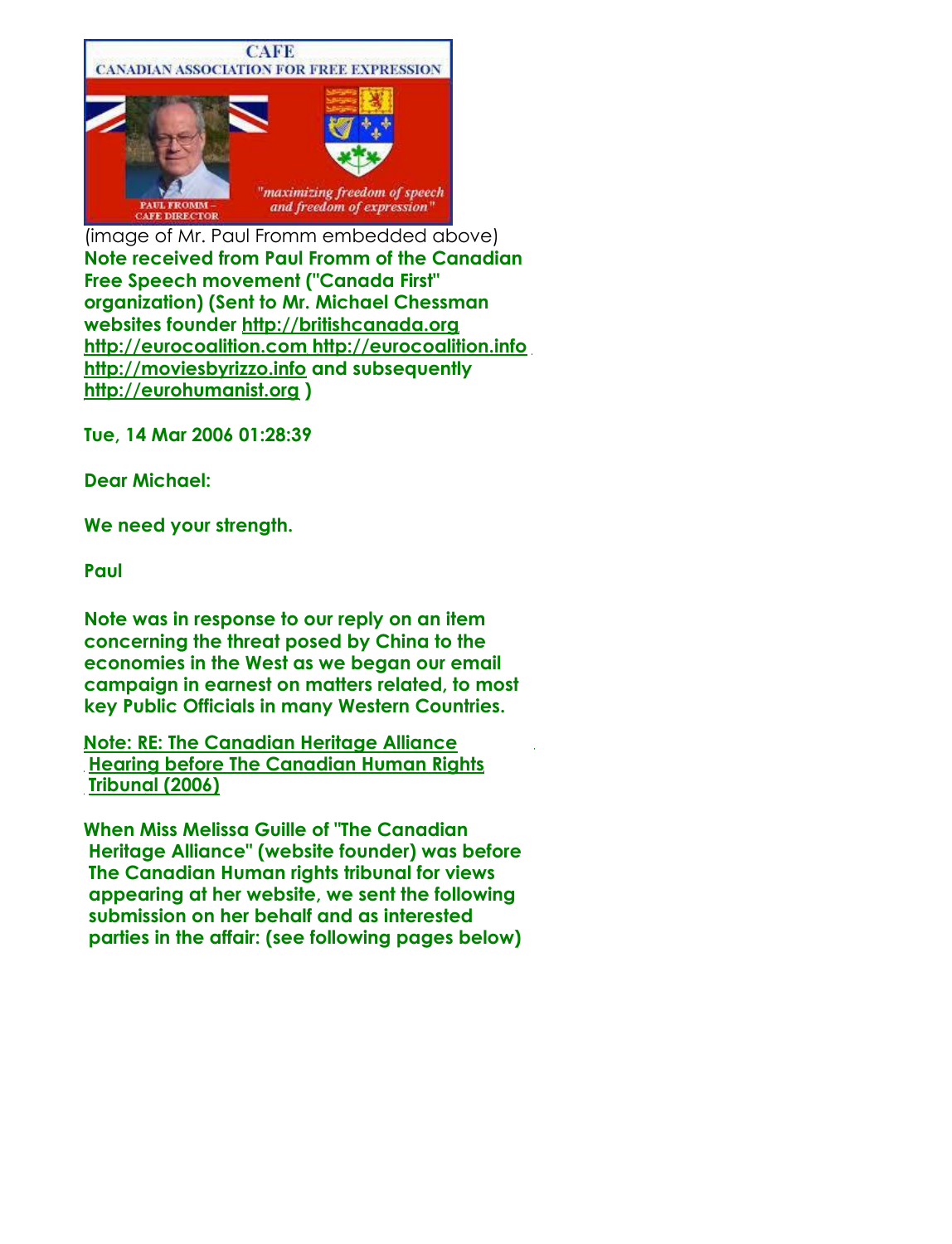Coalition for a Humanistic Euro British Canada 25 The Esplanade Box 5864 Toronto Ontario M5W-1P3 Telephone: (416) 900-5754 Fax: (416) 504-5729 VIA FAX

November 30th, 2006

To: The Canadian Human Rights Tribunal RE: Warman VS Melissa Guille and The Canadian Heritage Alliance

Dear sirs, I'd like to make the following submission into the record as an interested party in these proceedings. Having been apprised of the complaint, I'd like to suggest the following disposition to this case:

1) I think Ms. Guille should be persuaded to disallow any postings on the board of her website should she deem them inappropriate in style or content resulting from this.

2) The most severe sanctions that should flow from this hearing would be a very specific order, to desist from allowing postings that lack adequate regard for the rules of intelligent expression.

3) No one should ever threaten a well meaning soul like Melissa with the harsh penalties that seem to loom over other cases in this field of interest. It would be cruel and inane to have this gal labour under such apprehensions a moment longer. Discussion is always the answer to resolution when dealing with reasonable folk. And I can certainly say that Melissa is altogether exactly such a person!

4) The Human Rights Board will never have any credibility as long as it seeks to stifle intelligent discussion regarding the conduct and desirability of whatever groups exist in our space here. To go so far as to reject truth as "no defence" is a rather inane and yes indeed an evil disposition to have perpetrated on a civilized being. As such I think you will certainly be out of this business in due course. I am working to see that this does in fact occur in this country as the agenda that appears quite clearly here is one that smacks of self interest with regard to protecting those guilty of whatever would hold them in disregard, contempt or suspicion by right minded folk who are entitled to be vigilant and to seek changes for the improvement of our conduct as a society on the whole. As long as you hold otherwise, you are in an incompetent position to sit in judgement of what Melissa should be allowed to express with respect to ideas. You have to be wiling to allow rightness or accept that there is no legitimacy to your approach. I do not say this lightly, I think it is just that simple. 5) Warman does not strike me personally as the type that is above victimizing women as Melissa is being done to here. To make a living from seeking to gain press for no other reason than semantic objections to legitimate expression based on nothing more than political correctness is a disposition that I believe should be discouraged. I say give this man no more press in